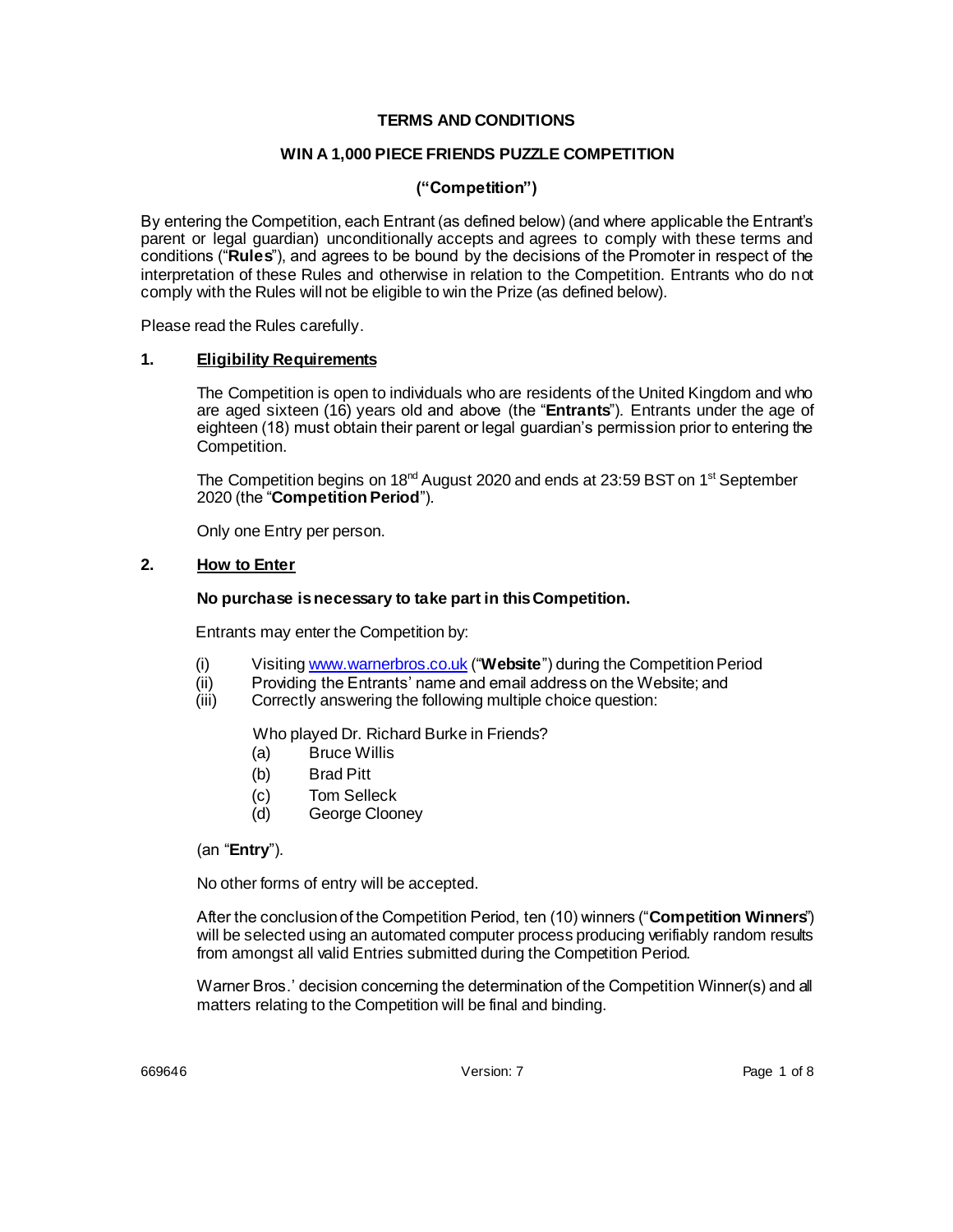## **3. Prizes**

Ten (10) 1,000 piece Winning Moves Friends puzzles, one (1) puzzle for each of the ten (10) Competition Winners supplied by Winning Moves UK Ltd of 7 Praed St, Tyburnia, London W2 1NJ (RRP £10 per puzzle),

(together, the "**Prizes**").

## **4. Notifying the Competition Winner**

The Competition Winners will be informed by the Promoter by email within 24 hours of expiry of the Competition Period by 23:59 BST on 5<sup>th</sup> July 2020. The Competition Winners will be required to confirm acceptance of their Prize by email within forty eight (48) hours after receipt of notification of the Prize ("**Confirmatory Message**"). The Competition Winners must provide their full name, telephone number and mailing address in the Confirmatory Message. The Promoter will inform the Competition Winners of any arrangements for the redemption of the Prizes.

## **5. Winners' List**

Where required by local law, the surname and country of the Competition Winners may be available upon request. Please email [WBUKCompetitions@warnerbros.com](mailto:WBUKCompetitions@warnerbros.com) or send a self-addressed stamped envelope to: European Business and Legal Affairs, Warner Bros, Warner House, 98 Theobald's Road, London WC1X 8WB, telephone: +(0)20 7984 5000 within one (1) month of the Competition closing date.

## **6. Promoter**

The Competition is organised by Warner Bros. Entertainment UK Limited (the "**Promoter**" or "**Warner Bros.**").

In order to administer the Competition, the Promoter may make use of advertising and promotional agencies ("**Warner Agents**").

## **7. Prize Terms**

- 7.1 Prizes are subject to availability. The Promoter takes reasonable care to ensure that the Prizes are as described in these Rules. However, events may occur that make the awarding of the Prize impractical or inappropriate due to unforeseen circumstances or reasons beyond the control of the Promoter or Warner Bros. In this situation, the Promoter may extend the vary or amend the Prize to provide a reasonable alternative as a result of which the Promoter or parties connected to the Promoter shall not be held liable.
- 7.2 No cash or credit alternative is available and the Prizes are not transferable. Eligibility for the Prize may be subject to signing Warner Bros. Prize Acceptance Form (available on request).
- 7.3 The Prize does not include anything not mentioned in these Rules.
- 7.4 If the Prize involves travel, the Competition Winners must be over eighteen (18) or be accompanied on the Prize by a parent or legal guardian.
- 7.5 Where applicable, the Competition Winners and/or the parents or legal guardians of the Competition Winner(s) will be required to sign a Prize Acceptance Form within seven (7)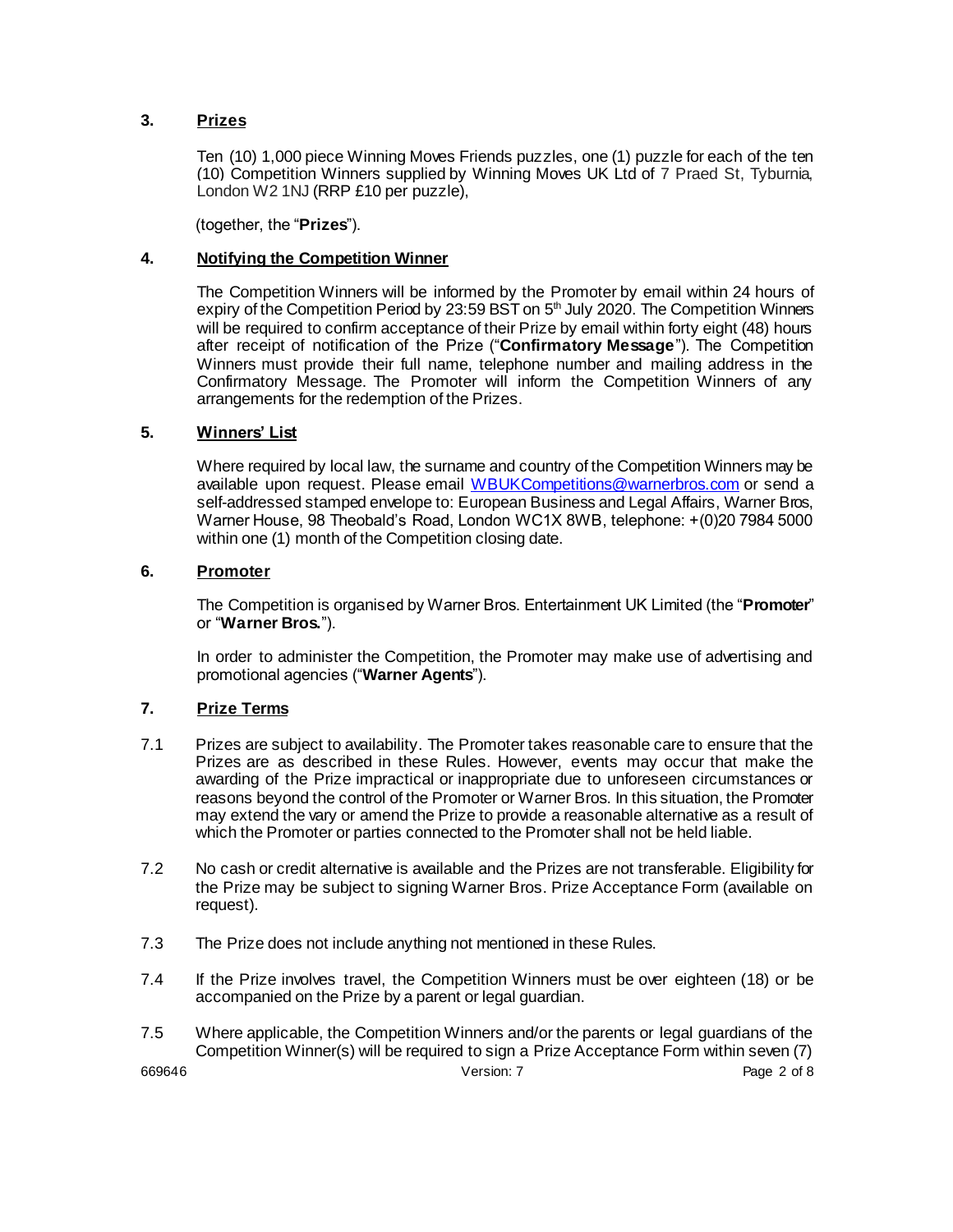days of the date of issuance. If the Prize Acceptance Form is not returned within the specified time period, the Prizes will be forfeited.

7.6 If a Competition Winner does not confirm acceptance of the Prize within the required time period, he/she will automatically forgo their right to claim the Prize and a runner up will be selected as an alternative Competition Winner. If such runner up also fails to accept the Prize in the required manner, the next runner up will be selected as an alternative Competition Winner and so on until another Competition Winner is chosen and has duly accepted in accordance with these Rules.

## **8. Changes to the Rules**

Subject to applicable law, the Promoter reserves the right to modify the Rules at any time without notice to Entrants. In such circumstances, updated Rules will be uploaded to and published on the Website.

For all that relates to the use of the Website, it is reminded that the Warner Bros. Privacy Policy <http://www.warnerbros.co.uk/Home/Info/PrivacyPolicy> and the Terms and Conditions of Use<http://www.warnerbros.co.uk/Home/Info/TermsOfUse> accessible on or via the Website are applicable. The Rules shall prevail over any inconsistent provision contained in the Terms and Conditions of Use or the Privacy Policy posted on or via the Website.

## **9. Promotions on Social Networking Sites**

In addition, if the Entrant accesses and enters the Competition through a social networking site (including without limitation Facebook and Twitter), each Entrant agrees to comply with such site's terms of use and privacy policy. Please note that any Competition organised by Warner Bros. is in no way sponsored, endorsed or administered by, or associated with, such third party social networking site.

## **10. Eligibility of Entries**

- 10.1 Ineligible or fraudulent Entries are void. All Entrants will be deemed to have authorised the Promoter and Warner Agents to check the completeness and accuracy of the information they supply for purposes of participation. An Entrant who has supplied incomplete, inaccurate or fraudulent information will be automatically disqualified. Any Entry that uses offensive or inappropriate language will automatically be disqualified.
- 10.2 Where the Competition entry mechanism involves public voting, Warner Bros. reserves the right to disqualify any Entrant to the extent permitted by applicable law, if in Warner Bros.' sole discretion, the Entrant is considered to have manipulated or influenced the Competition outcome through fraudulent or dishonest means including, but not limited to, automated means and vote exchange forums or groups.
- 10.3 The Promoter and Warner Agents are not responsible for lost, late, or misdirected Entries, for technical, hardware or software failures of any kind, for lost or unavailable network connections, or for failed, incomplete, garbled or delayed computer transmissions or any human error which may occur in the receipt or processing of the Entries.
- 10.4 Proof of entering information on the Website does not constitute proof of delivery or receipt of such information. Warner Bros. is not responsible for the failure of any email or Entry to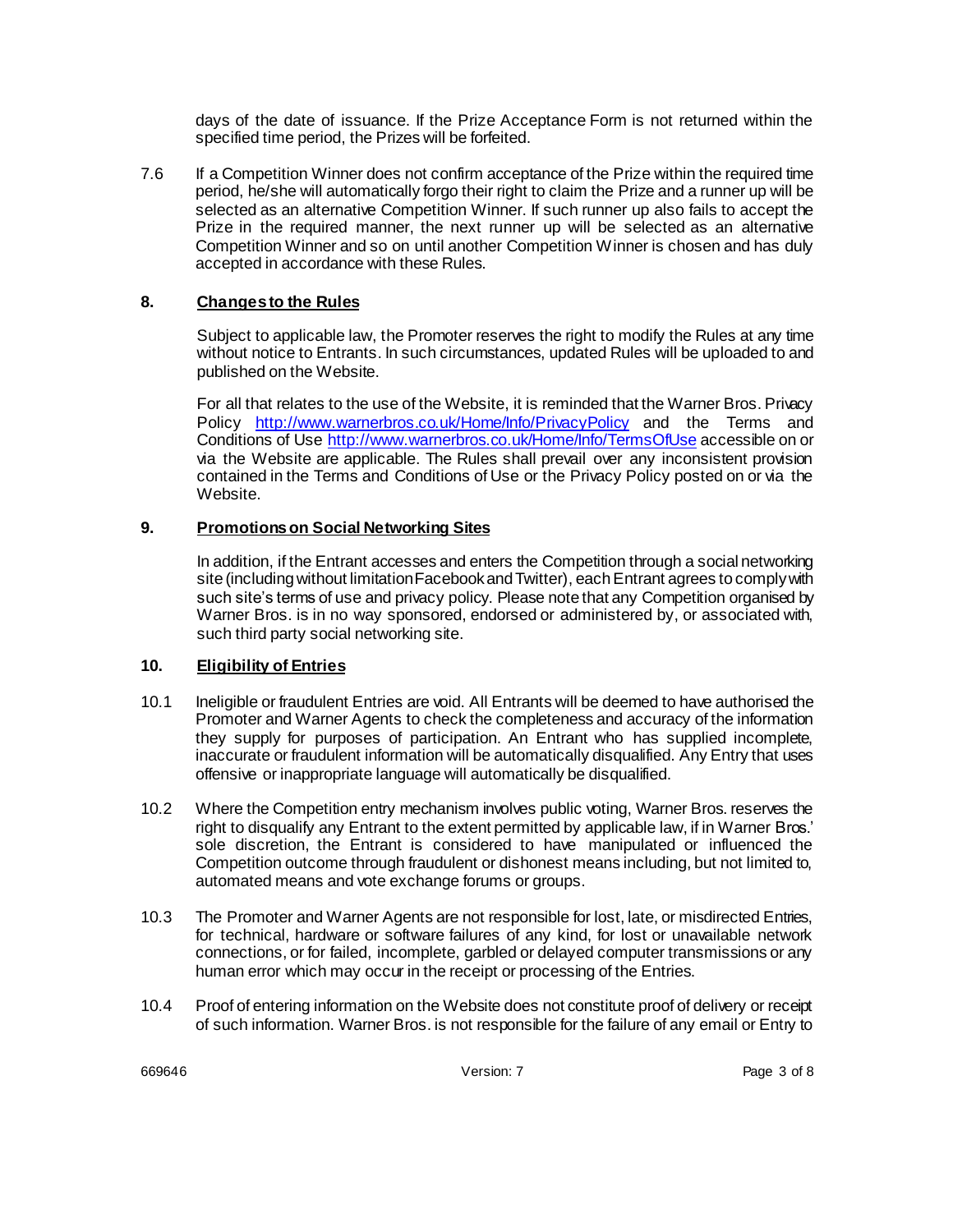be received by it on account of technical problems or congestion on the internet or at any website.

- 10.5 Use of computer programs and other automatic means to enter the Competition is prohibited and may result in the disqualification of the Entrant.
- 10.6 The Competition is not open to employees or contractors of the Promoter, Warner Agents Warner Bros. Entertainment group of companies, including each of their affiliates, subsidiaries, divisions, or Facebook, or Twitter, or any person directly or indirectly involved in the organisation or running of the Competition or their direct family members.
- 10.7 In the event of a dispute regarding the identity of the person submitting an Entry, the Entry will be deemed to be submitted by the person in whose name the e-mail account is registered on the date the Entry is submitted. All Entries become property of the Promoters and will not be returned.
- 10.8 Entries shall not be returned to Entrants.

## **11. Post-Competition Publicity**

The Competition Winners may be invited and agree to take part in post-Competition publicity as may be requested by the Promoter. By accepting the Prizes, to the fullest extent permitted by applicable law, the Competition Winnersacknowledges that the Promoter may use his/her name, photograph, likeness (including his/her voice), hometown and biographical information and statements concerning the Competition or the Promoter and/or its products without further compensation or notice for the purpose of advertising, promotion, and merchandising, throughout the world in perpetuity, and the Competition Winners grant all rights to edit or modify and to publish and copyright such details.

### **12. Content Uploaded by Entrants**

- 12.1 In addition to Clause 10 above, if the Competition involves Entrants uploading content, each Entrant agrees that his/her Entry meets the following criteria, where applicable:
	- (i) The Entry must not feature any person other than the Entrant(s), unless expressly required to do so by the Competition;
	- (ii) The Entrant featured in the Entry must meet the minimum age requirements of the Competition;
	- (iii) The Entry must not contain any obscene, offensive, defamatory, threatening, illegal or otherwise inappropriate images or material and must be free from advertising;
	- (iv) The Entry must be original work and must not feature any images, material or rights belonging to any third party (including, without limitation, any copyright, trademarks or other intellectual property rights) and that the Entrant has the right to grant the licenses set out herein;
	- (v) The Entry must be of sufficient clarity and technical quality for inclusion in the Competition;
	- (vi) Entries must not have been submitted previously in any competition of any kind or exhibited or displayed publicly (i.e. disclosed beyond Entrant's immediate circle of friends and family) through any means; and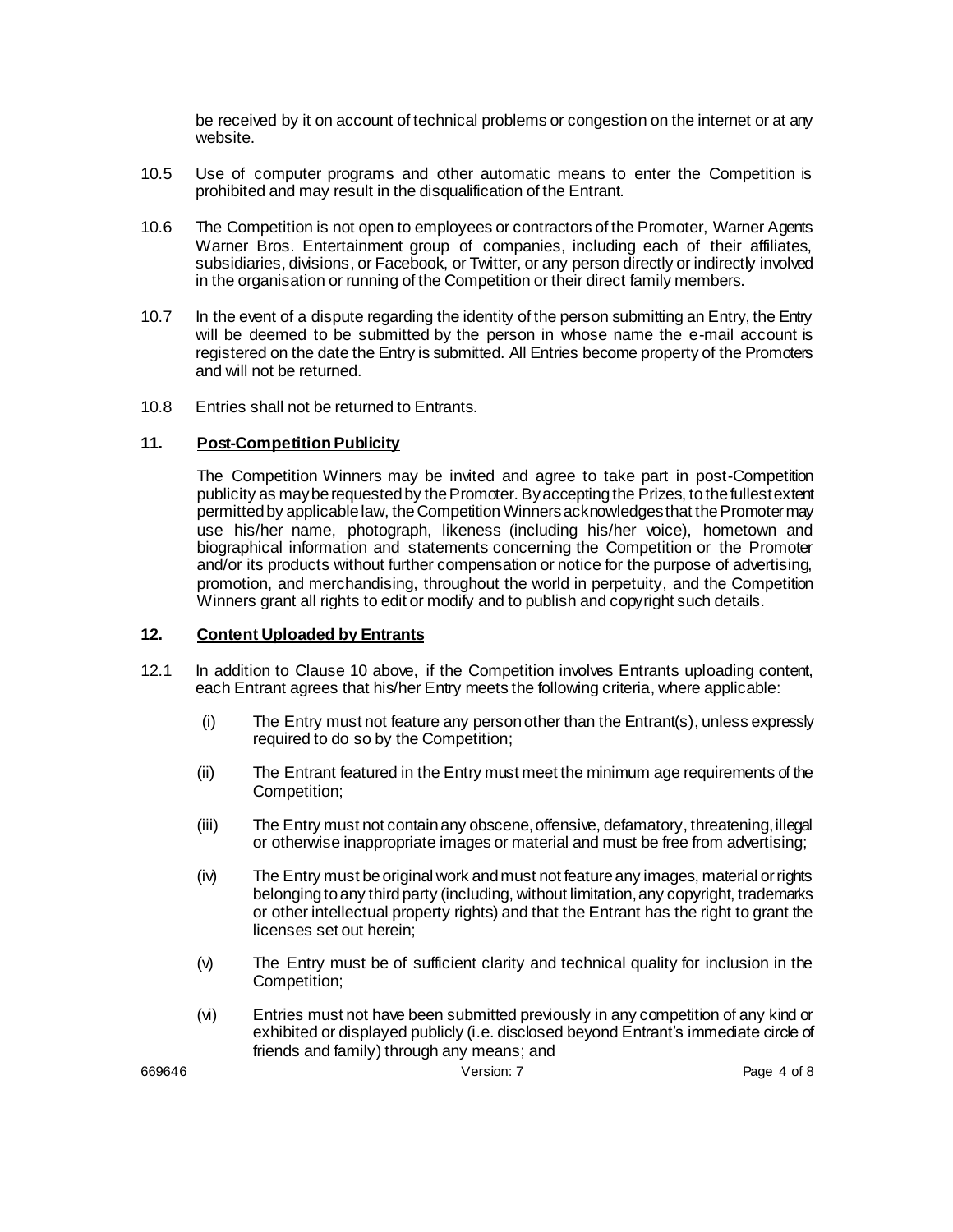- (vii) The Entry must be suitable for presentation in a public forum.
- 12.2 Each Entrant hereby grants to the Promoter and any and all members of Warner Bros.' wider corporate group and any other party involved in the operation of the Competition a perpetual, irrevocable, royalty-free, fully transferable and sub-licensable, worldwide license to use (including, without limitation, the right to modify) the Entry in connection with the operation of the Competition and for commercial and promotional purposes in any format and using any media including, without limitation, any reproduction and/or broadcast of the Entry online, and/or on TV (whether or not now invented) at Warner Bros.' sole discretion. The Competition Winners shall, and shall use all reasonable endeavours to procure that any necessary third party shall, at the Competition Winners' cost, promptly execute such documents and perform such acts as may be required for the purpose of giving full effect to the foregoing grant.
- 12.3 Each Entrant agrees that he/she will not post or upload or otherwise make available any text, images, audio, video or any other content or material whatsoever which is illegal or inappropriate for family viewing, which is of an adult-only nature or which is in any way offensive, defamatory, insulting, degrading, sexist, racist, discriminatory or obscene, violent, which is controversial or contains off-topic themes or content, or which may be harmful to the reputation of the Promoter, Warner Bros. or their products or services (or the reputation of any affiliates of Warner Bros. or their products and services or any social networking site).
- 12.4 Once submitted the Entry will be posted on the Website for the entire duration of the Competition, the contents of Entrant's videos, photos, submissions, uploads and/or other entries (including any personal data contained within them) will become accessible and may be linked to or copied from the public internet. Warner Bros. may not be able to prevent further use of Entries by third parties without permission during and after the Competition Period. Entrants should not include anything within their Entry which they, or others appearing in the Entry, do not wish to be distributed in this way.
- 12.5 Warner Bros. reserves the right to review the Entry following submission to ensure its compliance with the above conditions. If Warner Bros. at its sole discretion determines that the Entry does not comply with these conditions, it shall be disqualified from the Competition and Warner Bros. reserves the right not to make the Entry available on the Website or otherwise, and to remove the Entry, or links or any other means of access to the Entry, from the Website or otherwise at any time without giving notice.

## **13. Use of Personal Data**

- 13.1 In order to participate in the Competition, Warner Bros. requires Entrants to provide certain information about themselves on the Website, such as Entrant's name, contact details and social media details. Some Entries may require the submission of user generated content (such as, pictures, videos, etc.), which may contain personal data. Warner Bros. has specified which information is mandatory in order to participate in the Competition.
- 13.2 Submitted information will be used by Warner Bros. to administer the competition, and to exercise its rights and legitimate interests, including use of your information to promote Warner as described above in 12.2. Entry information will be kept until the competition is fully administered but may be kept longer if it is necessary for Warner Bros. to exercise its rights or Warner Bros. is required to retain your information to comply with its legal obligations.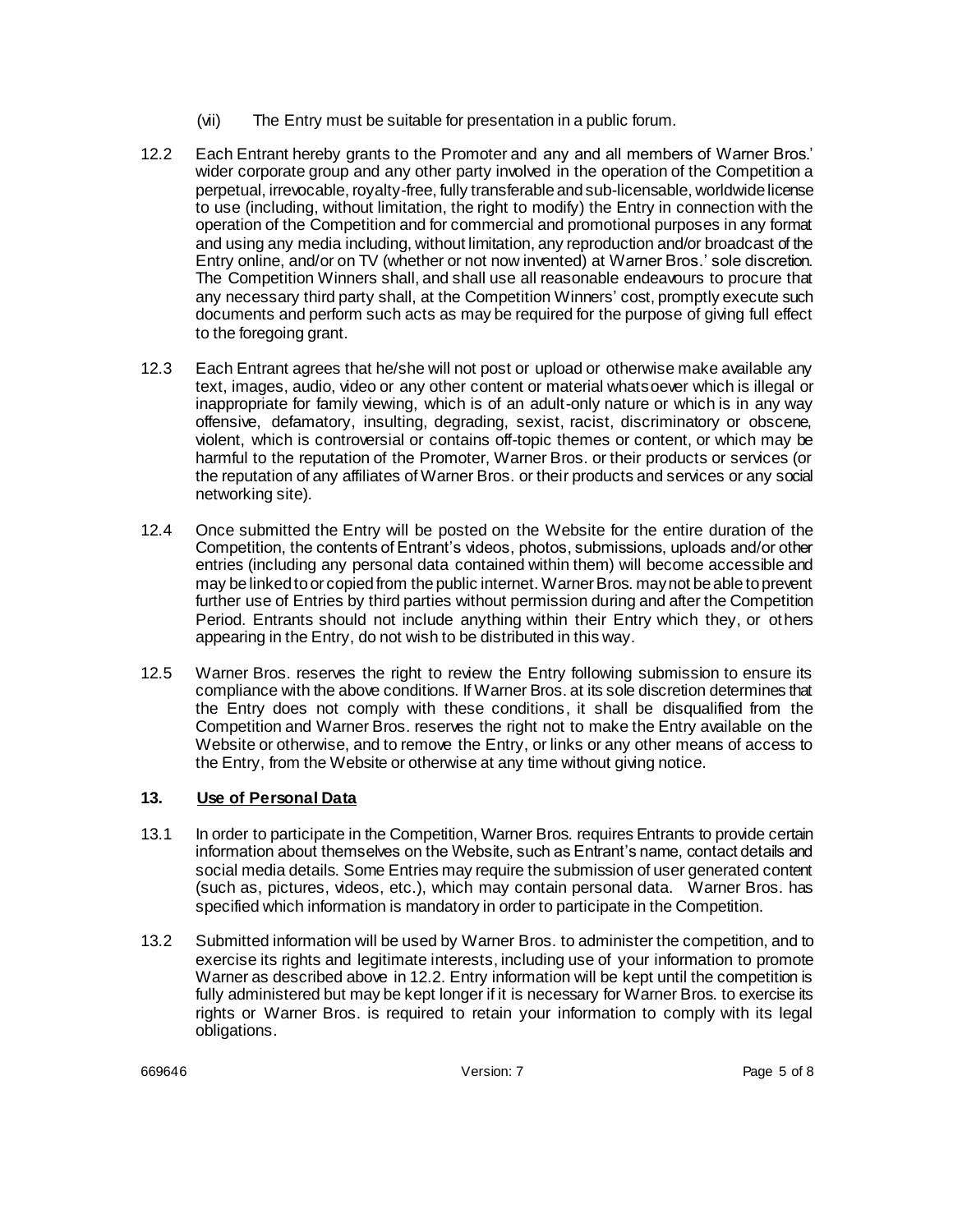- 13.3 Warner Bros. may require Competition Winners to provide additional information in order to fulfil the Prize. This information may be shared with Warner Bros.' partners involved in the fulfilment of the Prize, e.g. prize providers.
- 13.4 If Warner Bros. receives a request to provide information on the winners it will make available, the surname and country of residence of Competition Winners and where applicable, Competition Winner's winning entry, in order to demonstrate that a valid award has taken place. You have the right to object to this information being made available or you can request for the amount of information that is being made available to be reduced, by visiting privacy.wb.com.
- 13.5 Warner Bros. may use cookies and other similar technologies to keep track of your interactions on the Website, and offer you a more personalised experience. Please visit <http://www.warnerbros.co.uk/info/privacypolicy#cookies> for further information. As not all Website(s) are owned or operated by Warner Bros. please see any third party privacy policies made available on the Website.
- 13.6 Subject to applicable laws (such as those in the EU) and to the extent legal requirements are met, you have a right to access your personal data; to request that it be updated, deleted and/or restricted; and object to its processing upon legitimate grounds by visiting privacy.wb.com. You also have a right to lodge a complaint with your local data protection authority.

# **14. Limitation of Liability**

- 14.1 The Promoter and Warner Agents do not accept any responsibility for any occurrences resulting from the Entrants' connection to the internet via the Website and/or resulting from participation in the Competition. In particular, the Promoter and Warner Agents do not accept responsibility for any damage or loss caused in any way to Entrants, their computer equipment and/or to data which is stored on any such equipment, or to their personal, professional or commercial activities.
- 14.2 If, for any reason, the Competition is not capable of running as planned, including infection due to computer virus, bugs, tampering, unauthorised intervention, fraud, technical failure, human error or any other causes beyond the control of Warner Bros. that corrupt or affect the administration, security, fairness, integrity, or proper conduct of the Competition, Warner Bros. reserves the right to disqualify any individual who tampers with the entry process, and to cancel, terminate, modify, or suspend the Competition and let the Promoter select the Competition Winner(s) from all eligible Entries received prior to the cancellation or termination of the Competition.
- 14.3 In the event of unforeseen circumstances, the Promoter reserves the right to substitute any or all parts of the Competition. In this event, such a change will be publicised on the Website and any necessary amendments to these conditions will be made.
- 14.4 Entrants agree to the fullest extent allowed by applicable law to release and forever discharge Warner Bros., and its parent corporations, subsidiaries, assigns and employees, and any entity or person connected with the Competition from and against any and all claims, demands, losses and liabilities of any nature whatsoever which may now or hereafter arise, including but not limited to any loss of enjoyment, costs, delays or other harm or loss of any nature whatsoever caused by, contributed to, or arising out of or in connection with the Prizes.